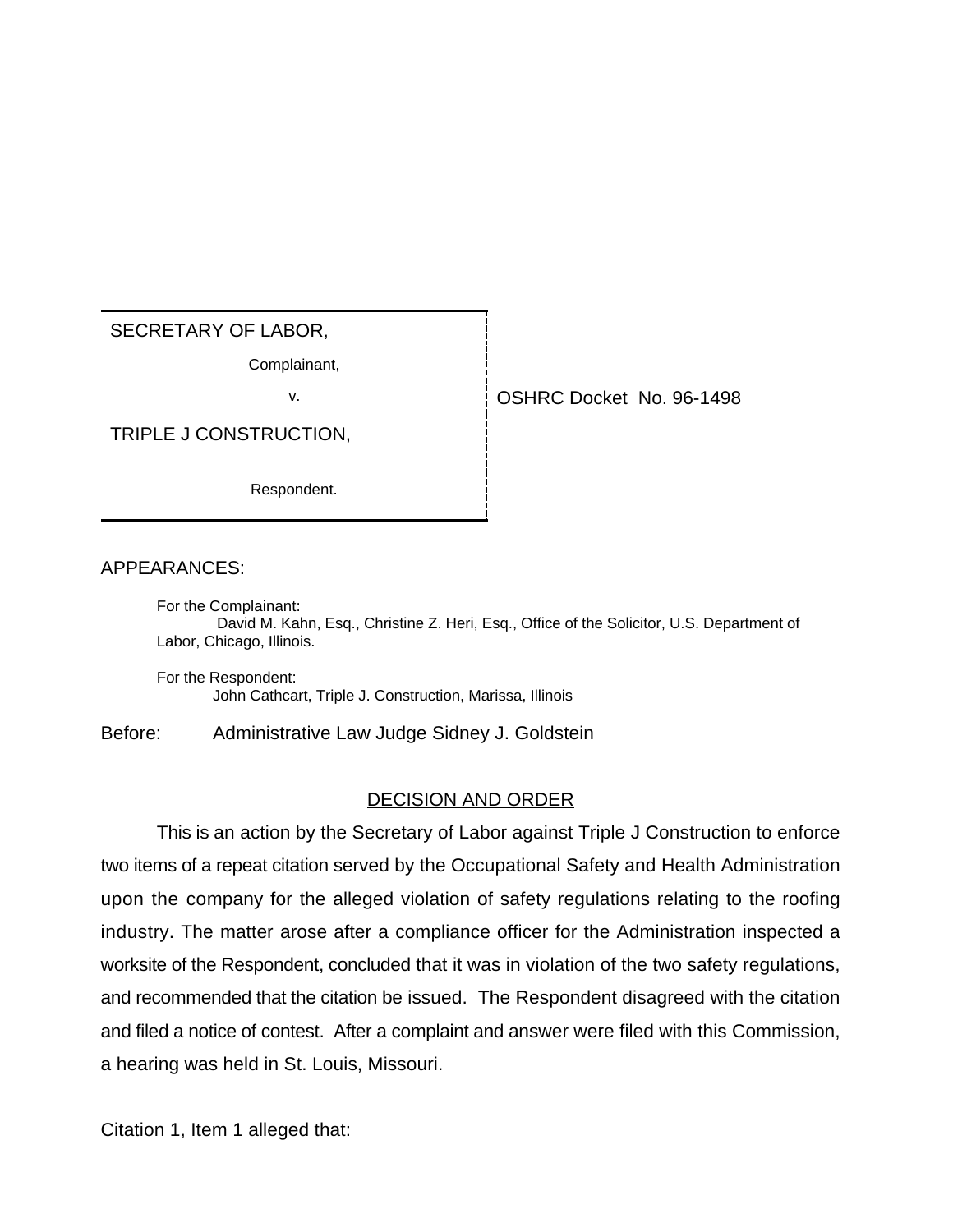At the job site, three employees of Triple J Construction Company were observed and photographed removing pre-existing shingles and tar paper from a residential home. The roof's pitch was 12:12 with a ground to eave height of approximately 12 feet. Neither conventional fall protection nor adequate slide guards were in use or available. These employees were exposed to a serious fall hazard.

Triple J Construction Company was previously cited for a violation of this Occupational Safety and Health Standard or its equivalent standard 29 CFR 1926.501(b)(13) which was contained in OSHA Inspection 106552607, Citation 1, Item 1b, issued on 07-14-95, and OSHA Inspection 106549207, Citation 1, Item 2, issued on 10-18-95.

in violation of the regulation at 29 CFR 1926.503(a)(1) reading:

## **§1926.503 Training requirements.**

 The following training provisions supplement and clarify the requirements of §1926.21 regarding the hazards addressed in subpart M of this part.

 (a) *Training Program*. (1) The employer shall provide a training program for each employee who might be exposed to fall hazards. The program shall enable each employee to recognize the hazards of falling and shall train each employee in the procedures to be followed in order to minimize these hazards.

Citation 1, Item 2 alleged that:

At the job site, three employees of Triple J Construction Company were observed and photographed removing pre-existing shingles and tar paper from a residential home. The roof's pitch was 12:12 with a ground to eave height of approximately 12 feet. Neither conventional fall protection nor adequate slide guards were in use or available. The employer failed to adequately instruct these employees in the proper use of conventional fall protection or adequate slide guards to abate exposure to this serious fall hazard.

Triple J Construction Company was previously cited for a violation of this Occupational Safety and Health Standard or its equivalent standard 29 CFR 1926.503(a)(1) which was contained in OSHA Inspection 106552607, Citation 1, Item 1c, issued on 07-14-95.

in violation of the regulation found at 29 CFR 1926.501(b)(13) which provides:

(13) *Residential construction*. Each employee engaged in residential construction activities 6 feet (1.8 m) or more above lower levels shall be protected by guardrail systems, safety net system, or personal fall arrest system unless another provision in paragraph (b) of this section provides for an alternative fall protection measure. Exception: When the employer can demonstrate that it is infeasible or creates a greater hazard to use these systems, the employer shall develop and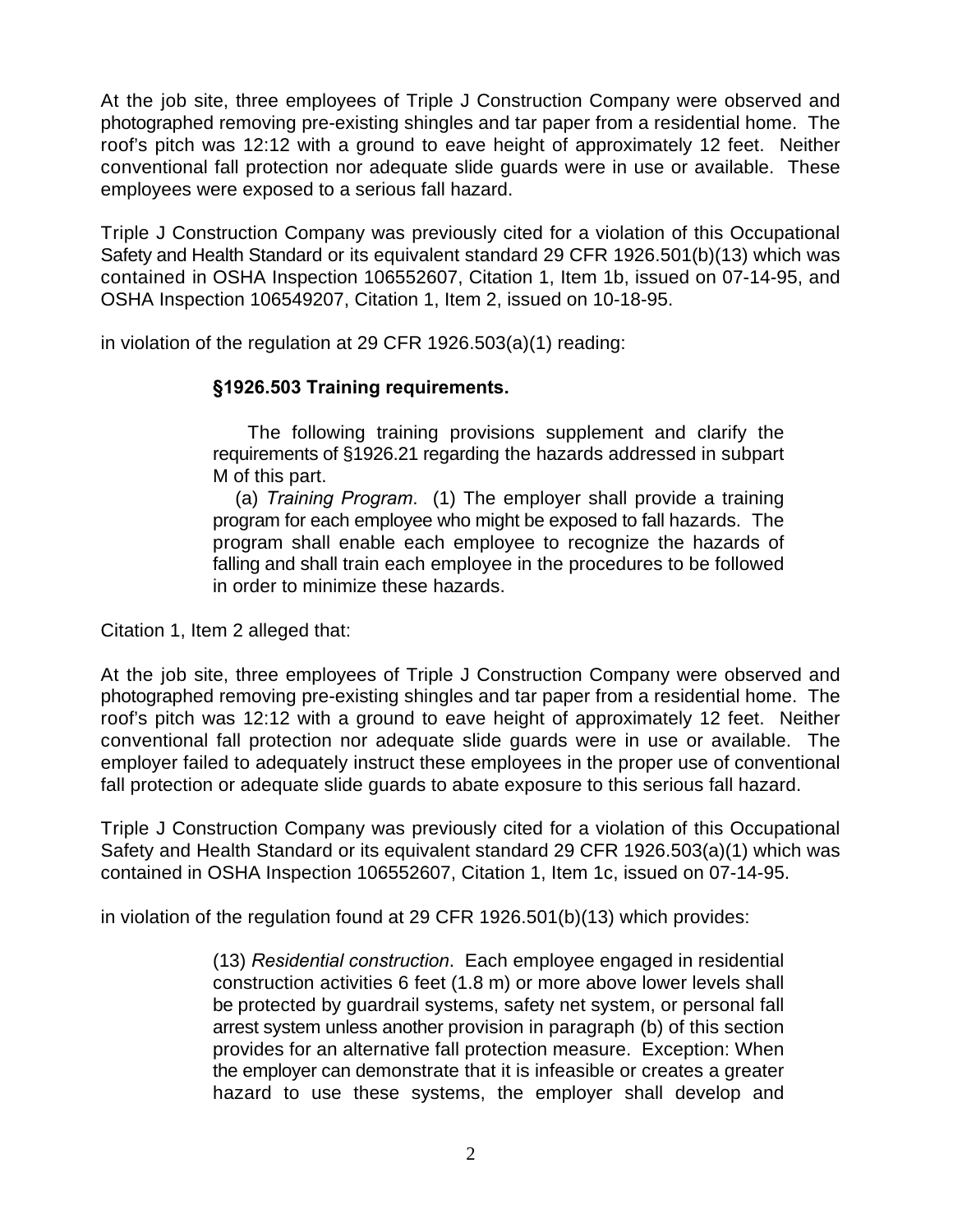implement a fall protection plan which meets the requirements of paragraph (k) of §1926.502.

The pertinent historical facts are not in substantial dispute and may be briefly summarized. On July 14, 1995, the Administration cited this employing unit for its failure to utilize conventional fall protection and to develop an adequate training program for employees exposed to fall hazards. This situation was resolved by a settlement agreement, and the citation became a final order of the Commission. On August 22, 1995, and again on September 1, 1995, the Administration cited the Respondent for the same violations. There was no notice of contest in connection with these two citations, and they also became final orders of the Commission. The current controversy resulted from an inspection of the company's worksite on September 19, 1996.

On the latter date the compliance officer observed individuals working on a roof higher than six feet from the ground without the protection required by the regulation. Photographs of the worksite confirm that individuals were working on a roof more than six feet from the ground without fall protection. This infraction was not disputed at the hearing. Indeed, the Respondent's principal official informed the compliance officer that the company did not intend to abide by OSHA's safety regulations.

In its answer the Respondent presented three reasons why the citation was not in order. First, it denied that it was in violation of the regulations; second, that it was not engaged in interstate commerce because it purchased materials from suppliers within the State of Illinois only; and third, that it had no employees and therefore not subject to the Occupational Safety and Health Act of 1970.

As noted, pictures taken at the worksite establish that individuals engaged in the residential construction activities six feet or above lower levels were not protected by guardrail systems, safety nets, or personal fall arrest systems or any alternative fall protection method measures. The Respondent also failed to demonstrate that the fall protection measures were infeasible or created a greater hazard to use these systems. There were also no plans to develop a training program for workers exposed to fall hazards. In fact, Respondent advised the compliance officer that it did not intend to abide by the Act's safety regulations. Thus, I find that the Respondent was in violation of the two regulations relating to fall protection and to training in that regard.

3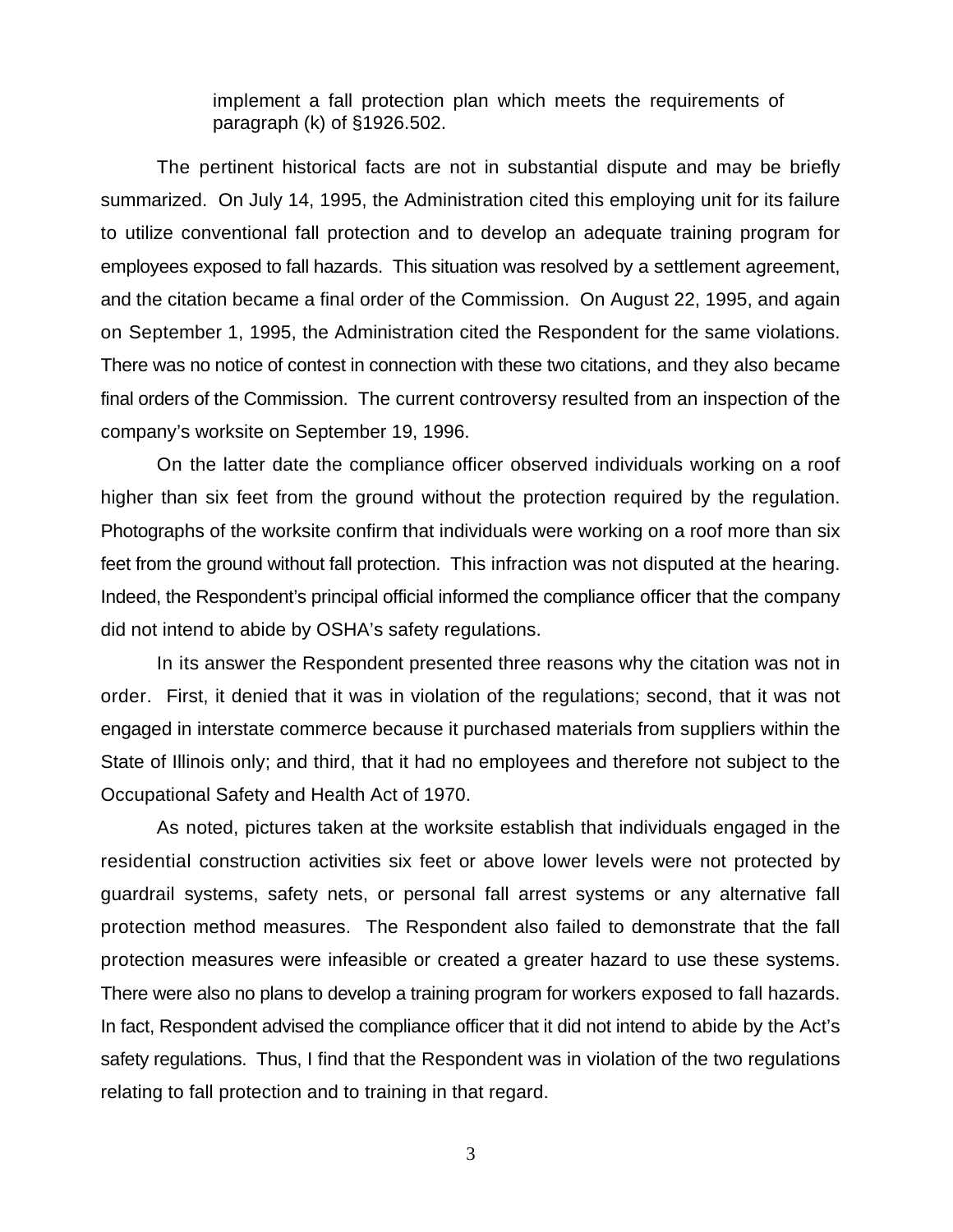Respondent's second defense was that it had no supplies from outside the State of Illinois, and therefore it was not engaged in interstate commerce. There is little problem in addressing this defense. The compliance officer found the packaging of roof tiling material addressed to the Respondent and mailed from the State of Indiana. To confirm Respondent's status under the commerce problem, the compliance officer contacted the manufacturer of the material and was informed that the roofing material was manufactured in either Indiana or Minnesota and was mailed from its Indiana plant. It follows that the Respondent was engaged in interstate commerce, and this defense was not established.

With respect to the partnership defense, the principals, in the hope of avoiding compliance with the Occupational Safety and Health Act, entered into two agreements with its roofers. One document was entitled Sales Contract, under the terms of which John Cathcart, Sr., John Cathcart, Jr., and John Coke, Jr. sold to a number of individuals one per cent of the Triple J Construction business for one dollar. The agreements were loosely drawn in that some contracts were undated, and others were drawn in name of one person but signed by another. None of the workers actually paid the one dollar purchase price.

The second document was entitled GENERAL PARTNERSHIP AGREEMENT OF TRIPLE J CONSTRUCTION COMPANY. Its front page is headed General Partnership. For \$12,500.00 John Cathcart, Sr. and John Coke, Jr. are shown as each owning 45.5% of the business. Nine other individuals are listed as having a one per cent interest in the enterprise. Mr. Cathcart was designated as Managing Partner with authority and responsibility to manage the business including the right and power to set wages, assign work and do all bidding. Income, gains, losses and credits were to be pro-rated in accordance with partnership shares. The purpose of the agreement was to confer partnership status upon the roofers. The Respondent reasoned that if all its workers were partners, the company would have no employees and therefore no responsibility under the Act.

The employment status of workers under contract arrangements has been before the Review Commission on other occasions. The Commission has held that the caption of the agreement between employer and workers is not necessarily determinative of the employment relationship. Economic reality is the test to be applied if there is a question of an individual's employment status. The tests include whom the workers consider as their

4